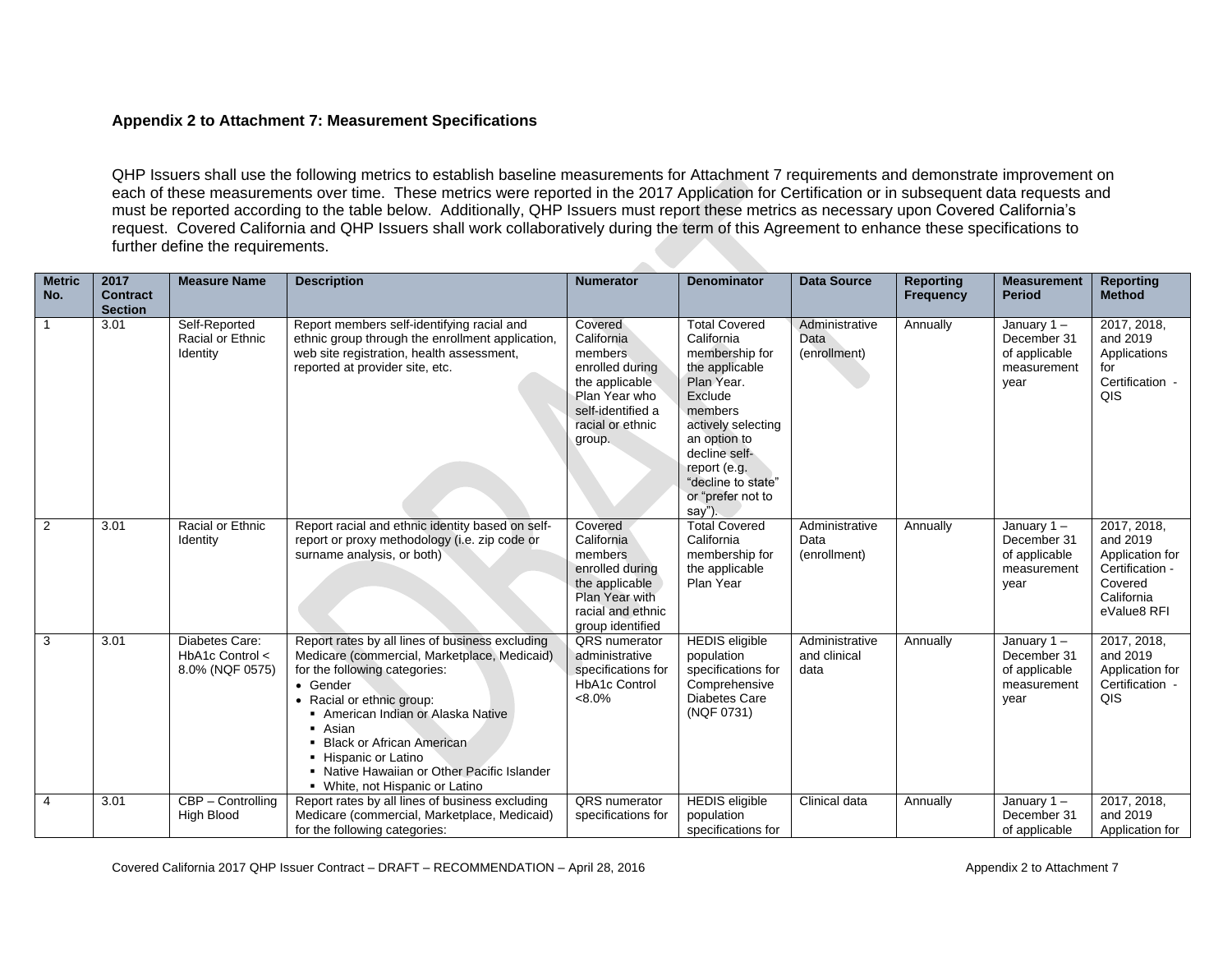| <b>Metric</b><br>No. | 2017<br><b>Contract</b><br><b>Section</b> | <b>Measure Name</b>                                                                           | <b>Description</b>                                                                                                                                                                                                                                                                                                                                                                       | <b>Numerator</b>                                                                     | <b>Denominator</b>                                                                                        | <b>Data Source</b>     | <b>Reporting</b><br><b>Frequency</b> | <b>Measurement</b><br><b>Period</b>                                                                | <b>Reporting</b><br><b>Method</b>                                           |
|----------------------|-------------------------------------------|-----------------------------------------------------------------------------------------------|------------------------------------------------------------------------------------------------------------------------------------------------------------------------------------------------------------------------------------------------------------------------------------------------------------------------------------------------------------------------------------------|--------------------------------------------------------------------------------------|-----------------------------------------------------------------------------------------------------------|------------------------|--------------------------------------|----------------------------------------------------------------------------------------------------|-----------------------------------------------------------------------------|
|                      |                                           | Pressure (NQF<br>0018                                                                         | • Gender<br>• Racial or ethnic group:<br>American Indian or Alaska Native<br>■ Asian<br>• Black or African American<br>- Hispanic or Latino<br>• Native Hawaiian or Other Pacific Islander<br>• White, not Hispanic or Latino                                                                                                                                                            | <b>Controlling High</b><br><b>Blood Pressure</b>                                     | <b>Controlling High</b><br><b>Blood Pressure</b>                                                          |                        |                                      | measurement<br>year                                                                                | Certification -<br>QIS                                                      |
| 5                    | 3.01                                      | Asthma<br><b>Medication Ratio</b><br>Ages 5-85 (NQF<br>1800)                                  | Report rates by all lines of business excluding<br>Medicare (commercial, Marketplace, Medicaid)<br>for the following categories:<br>• Gender<br>• Racial or ethnic group:<br>American Indian or Alaska Native<br>• Asian<br><b>Black or African American</b><br>• Hispanic or Latino<br>• Native Hawaiian or Other Pacific Islander<br>• White, not Hispanic or Latino                   | <b>HEDIS</b><br>numerator<br>specifications for<br>Asthma<br><b>Medication Ratio</b> | <b>HEDIS</b> eligible<br>population<br>specifications for<br>Asthma<br><b>Medication Ratio</b>            | Administrative<br>data | Annually                             | January 1-<br>December 31<br>of applicable<br>measurement<br>year and prior<br>measurement<br>year | 2017, 2018,<br>and 2019<br>Application for<br>Certification -<br>QIS        |
| 6                    | 3.01                                      | Antidepressant<br>Medication<br>Management<br>(NQF 0105)                                      | Report rates by all lines of business excluding<br>Medicare (commercial, Marketplace, Medicaid)<br>for the following categories:<br>• Gender<br>• Racial or ethnic group:<br>• American Indian or Alaska Native<br>Asian<br>$\blacksquare$<br><b>Black or African American</b><br>• Hispanic or Latino<br>• Native Hawaiian or Other Pacific Islander<br>• White, not Hispanic or Latino | QRS numerator<br>specifications for<br>Antidepressant<br>Medication<br>Management    | <b>HEDIS</b> eligible<br>population<br>specifications for<br>Antidepressant<br>Medication<br>Management   | Pharmacy data          | Annually                             | May 1 of prior<br>measurement<br>year - April 30<br>of applicable<br>measurement<br>year           | 2017, 2018,<br>and 2019<br>Application for<br>Certification -<br>QIS        |
| $\overline{7}$       | 3.01                                      | Depression<br>Response at<br>Twelve<br>Months- Progress<br>Towards<br>Remission (NQF<br>1885) | Report rates by all lines of business excluding<br>Medicare (commercial, Marketplace, Medicaid)<br>for the following categories:<br>• Gender<br>• Racial or ethnic group:<br>American Indian or Alaska Native<br>■ Asian<br>• Black or African American<br>- Hispanic or Latino<br>• Native Hawaiian or Other Pacific Islander<br>• White, not Hispanic or Latino                        | <b>MN Community</b><br>Measurement<br>specifications for<br>numerator                | <b>MN Community</b><br>Measurement<br>specifications for<br>denominator                                   | Clinical data          | Annually                             | January 1-<br>December 31<br>of applicable<br>measurement<br>year                                  | 2017, 2018,<br>and 2019<br>Application for<br>Certification -<br><b>QIS</b> |
| 8                    | 3.01                                      | <b>Diabetes</b><br>Hospitalization<br>Measure                                                 | Combine the following AHRQ PQI measures for<br>the Diabetes Hospitalization Hybrid Measure:<br>• PQI #1 - Diabetes Short-Term<br><b>Complications Admissions Rate</b>                                                                                                                                                                                                                    | Combine AHRQ<br>measure<br>numerator<br>specifications for<br>PQI #1, 3, 14, 16      | <b>HEDIS</b> eligible<br>population<br>specifications for<br>Comprehensive<br>Diabetes Care<br>(NQF 0731) | Administrative<br>data | Annually                             | January $1 -$<br>December 31<br>of applicable<br>measurement<br>year                               | 2017, 2018,<br>and 2019<br>Application for<br>Certification -<br>QIS        |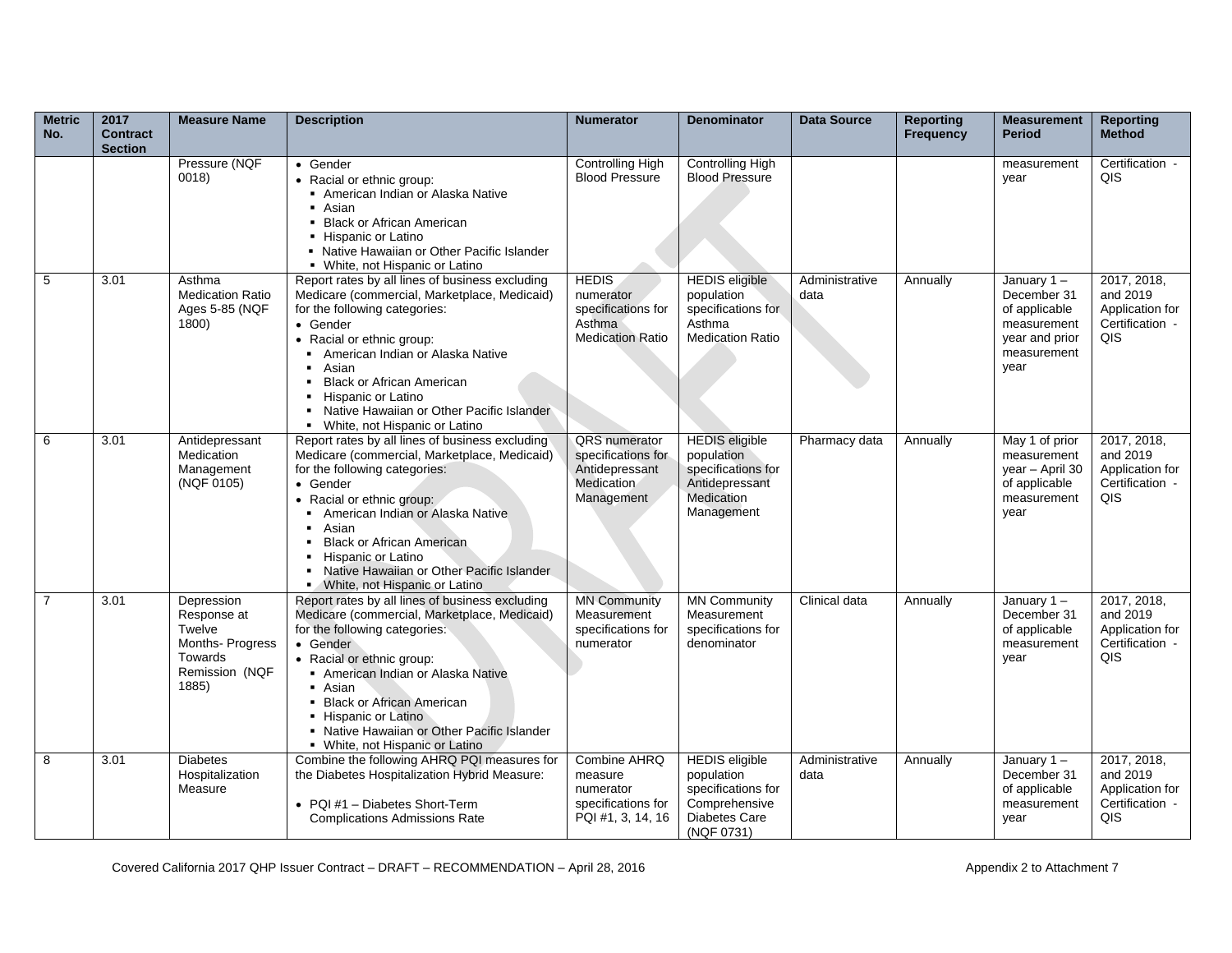| <b>Metric</b><br>No. | 2017<br><b>Contract</b> | <b>Measure Name</b>                        | <b>Description</b>                                                                                                                                                                                                                                                                                                                                                                                                                                                                                                                                                                                                                                                                                               | <b>Numerator</b>                                                                                                       | <b>Denominator</b>                                                                                                                     | <b>Data Source</b>     | <b>Reporting</b><br><b>Frequency</b> | <b>Measurement</b><br><b>Period</b>                                  | <b>Reporting</b><br><b>Method</b>                                    |
|----------------------|-------------------------|--------------------------------------------|------------------------------------------------------------------------------------------------------------------------------------------------------------------------------------------------------------------------------------------------------------------------------------------------------------------------------------------------------------------------------------------------------------------------------------------------------------------------------------------------------------------------------------------------------------------------------------------------------------------------------------------------------------------------------------------------------------------|------------------------------------------------------------------------------------------------------------------------|----------------------------------------------------------------------------------------------------------------------------------------|------------------------|--------------------------------------|----------------------------------------------------------------------|----------------------------------------------------------------------|
|                      | <b>Section</b>          |                                            | • PQI #3 - Diabetes Long-Term Complications<br><b>Admissions Rate</b><br>• PQI #14 - Uncontrolled Diabetes Admission<br>Rate<br>• PQI #16 - Lower-Extremity Amputation<br>among Patients with Diabetes Rate<br>Report rates by all lines of business excluding<br>Medicare (commercial, Marketplace, Medicaid)<br>for the following categories:<br>• Gender<br>• Racial or ethnic group:<br>American Indian or Alaska Native<br>Asian<br><b>Black or African American</b><br>Hispanic or Latino                                                                                                                                                                                                                  |                                                                                                                        |                                                                                                                                        |                        |                                      |                                                                      |                                                                      |
| 9                    | 3.01                    | Hypertension<br>Hospitalization<br>Measure | • Native Hawaiian or other Pacific Islander<br>• White, not Hispanic or Latino<br>Combine the following AHRQ PQI measures for<br>the Hypertension Hospitalization Hybrid<br>Measure:<br>• PQI #7 - Hypertension Admission Rate<br>• PQI #8 - Heart Failure Admission Rate<br>• PQI #13 - Angina Without Procedure<br><b>Admission Rate</b><br>Report rates by all lines of business excluding<br>Medicare (commercial, Marketplace, Medicaid)<br>for the following categories:<br>• Gender<br>• Racial or ethnic group:<br>American Indian or Alaska Native<br>Asian<br><b>Black or African American</b><br>Hispanic or Latino<br>• Native Hawaiian or other Pacific Islander<br>• White, not Hispanic or Latino | <b>Combine AHRQ</b><br>measure<br>numerator<br>specifications for<br>PQI #7, 8, 13                                     | <b>HEDIS</b> eligible<br>population<br>specifications for<br><b>Controlling High</b><br><b>Blood Pressure</b>                          | Administrative<br>data | Annually                             | January $1 -$<br>December 31<br>of applicable<br>measurement<br>year | 2017, 2018,<br>and 2019<br>Application for<br>Certification -<br>QIS |
| 10                   | 3.01                    | Asthma<br>Hospitalization<br>Measure       | Combine the following AHRQ PQI measures for<br>the Hypertension Hospitalization Hybrid<br>Measure:<br>• PQI #5 COPD or Asthma in Older Adults<br><b>Admission Rate</b><br>• PQI #11: Bacterial Pneumonia Admission<br>Rate                                                                                                                                                                                                                                                                                                                                                                                                                                                                                       | Combine AHRQ<br>measure<br>numerator<br>specifications for<br>PQI #5, 11, 15.<br>Exclude COPD<br>codes from PQI<br>#5. | <b>HEDIS</b> eligible<br>population<br>specifications for<br>Asthma<br>Medication<br>Ratio. Use age<br>range of 18<br>years and older. | Administrative<br>data | Annually                             | January $1 -$<br>December 31<br>of applicable<br>measurement<br>year | 2017, 2018,<br>and 2019<br>Application for<br>Certification -<br>QIS |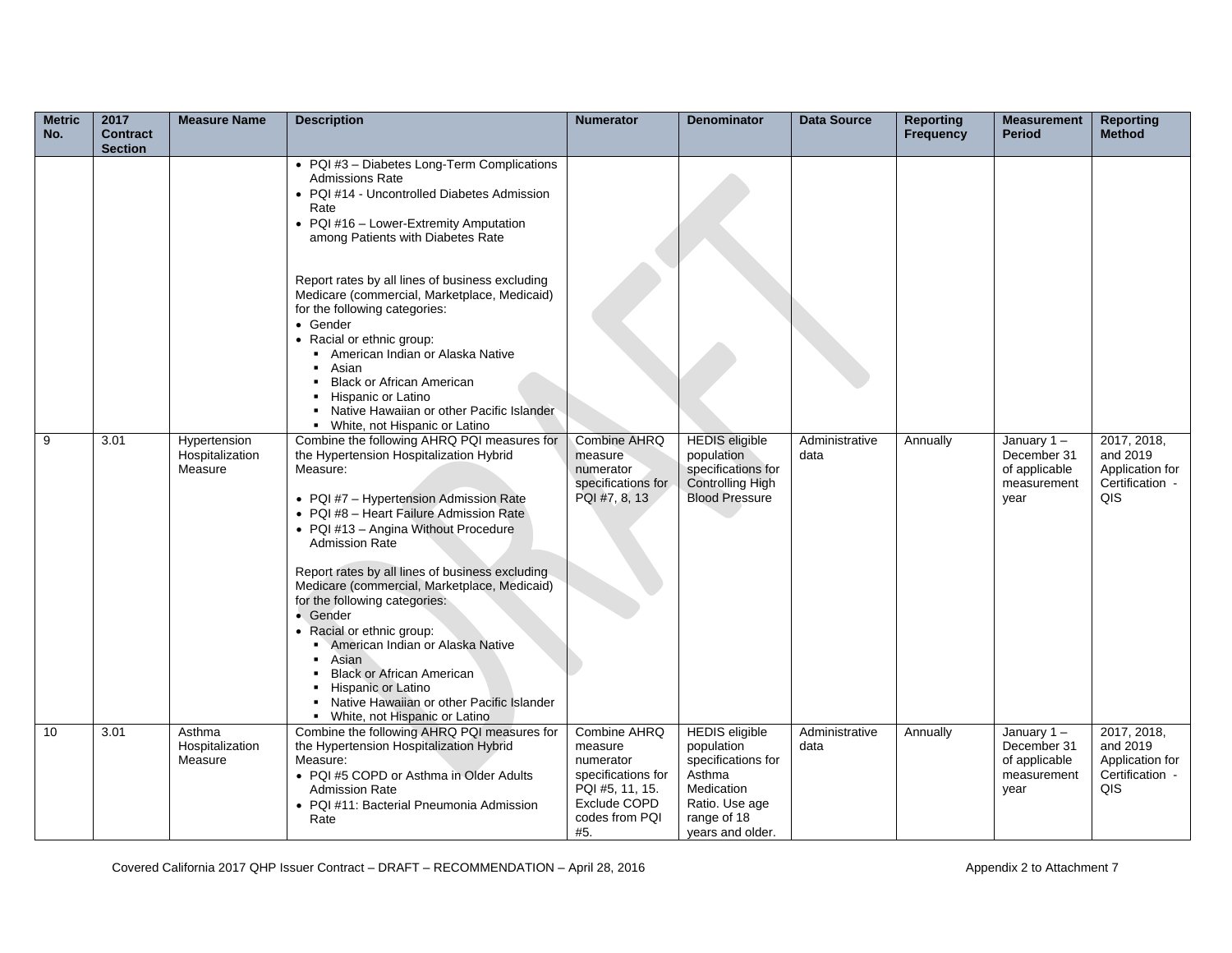| <b>Metric</b><br>No. | 2017<br><b>Contract</b><br><b>Section</b> | <b>Measure Name</b>                                 | <b>Description</b>                                                                                                                                                                                                                                                                                                                                                                                                                              | <b>Numerator</b>                                                                                                                                                    | <b>Denominator</b>                                                                                 | <b>Data Source</b>                | <b>Reporting</b><br><b>Frequency</b> | <b>Measurement</b><br><b>Period</b>                                                                                           | <b>Reporting</b><br><b>Method</b>                                                                           |
|----------------------|-------------------------------------------|-----------------------------------------------------|-------------------------------------------------------------------------------------------------------------------------------------------------------------------------------------------------------------------------------------------------------------------------------------------------------------------------------------------------------------------------------------------------------------------------------------------------|---------------------------------------------------------------------------------------------------------------------------------------------------------------------|----------------------------------------------------------------------------------------------------|-----------------------------------|--------------------------------------|-------------------------------------------------------------------------------------------------------------------------------|-------------------------------------------------------------------------------------------------------------|
|                      |                                           |                                                     | • PQI 15 Asthma in Younger Adults Admission<br>Rate<br>Report rates by all lines of business excluding<br>Medicare (commercial, Marketplace, Medicaid)<br>for the following categories:<br>Gender<br>$\bullet$<br>Racial or ethnic group:<br>$\bullet$<br>American Indian or Alaska Native<br>Asian<br><b>Black or African American</b><br>Hispanic or Latino<br>• Native Hawaiian or other Pacific Islander<br>• White, not Hispanic or Latino |                                                                                                                                                                     |                                                                                                    |                                   |                                      |                                                                                                                               |                                                                                                             |
| 11                   | 4.01                                      | <b>Primary Care</b><br>Physician<br>Selection       | Report members by product in the health plan's<br>Covered California business with a personal<br>care physician (PCP)                                                                                                                                                                                                                                                                                                                           | Number of<br>Covered<br>California<br>members<br>enrolled during<br>the applicable<br>Plan Year who<br>have selected or<br>were assigned to<br>a PCP                | <b>Total Covered</b><br>California<br>membership<br>enrolled during<br>the applicable<br>Plan Year | Administrative<br>data            | Quarterly                            | January 1-<br>December 31<br>(quarterly<br>reporting<br>periods to be<br>defined upon<br>request by<br>Covered<br>California) | 2017, 2018,<br>and 2019<br>Application for<br>Certification -<br>QIS / quarterly<br>reports as<br>requested |
| 12                   | 4.02                                      | <b>Primary Care</b><br>Payment<br><b>Strategies</b> | Report the number and percentage of<br>California members attributed to providers for<br>whom a payment strategy is deployed to adopt<br>accessible, data-driven, team-based care with<br>accountability for improving triple aim metrics                                                                                                                                                                                                       | Number of<br>California<br>members<br>enrolled during<br>the applicable<br>Plan Year<br>attributed to a<br>provider with a<br>payment reform<br>strategy            | <b>Total California</b><br>membership<br>enrolled during<br>the applicable<br>Plan Year            | Administrative/<br>financial data | Annually                             | January $1 -$<br>December 31<br>of applicable<br>measurement<br>year                                                          | 2018 and<br>2019<br>Application for<br>Certification -<br>QIS                                               |
| 13                   | 4.02                                      | <b>Primary Care</b><br>Payment<br><b>Strategies</b> | Report the number and percentage of Covered<br>California members attributed to providers for<br>whom a payment strategy is deployed to adopt<br>accessible, data-driven, team-based care with<br>accountability for improving triple aim metrics                                                                                                                                                                                               | Number of<br>Covered<br>California<br>members<br>enrolled during<br>the applicable<br>Plan Year<br>attributed to a<br>provider with a<br>payment reform<br>strategy | <b>Total Covered</b><br>California<br>membership<br>enrolled during<br>the applicable<br>Plan Year | Administrative/<br>financial data | Annually                             | January $1 -$<br>December 31<br>of applicable<br>measurement<br>year                                                          | 2018 and<br>2019<br>Application for<br>Certification -<br>QIS                                               |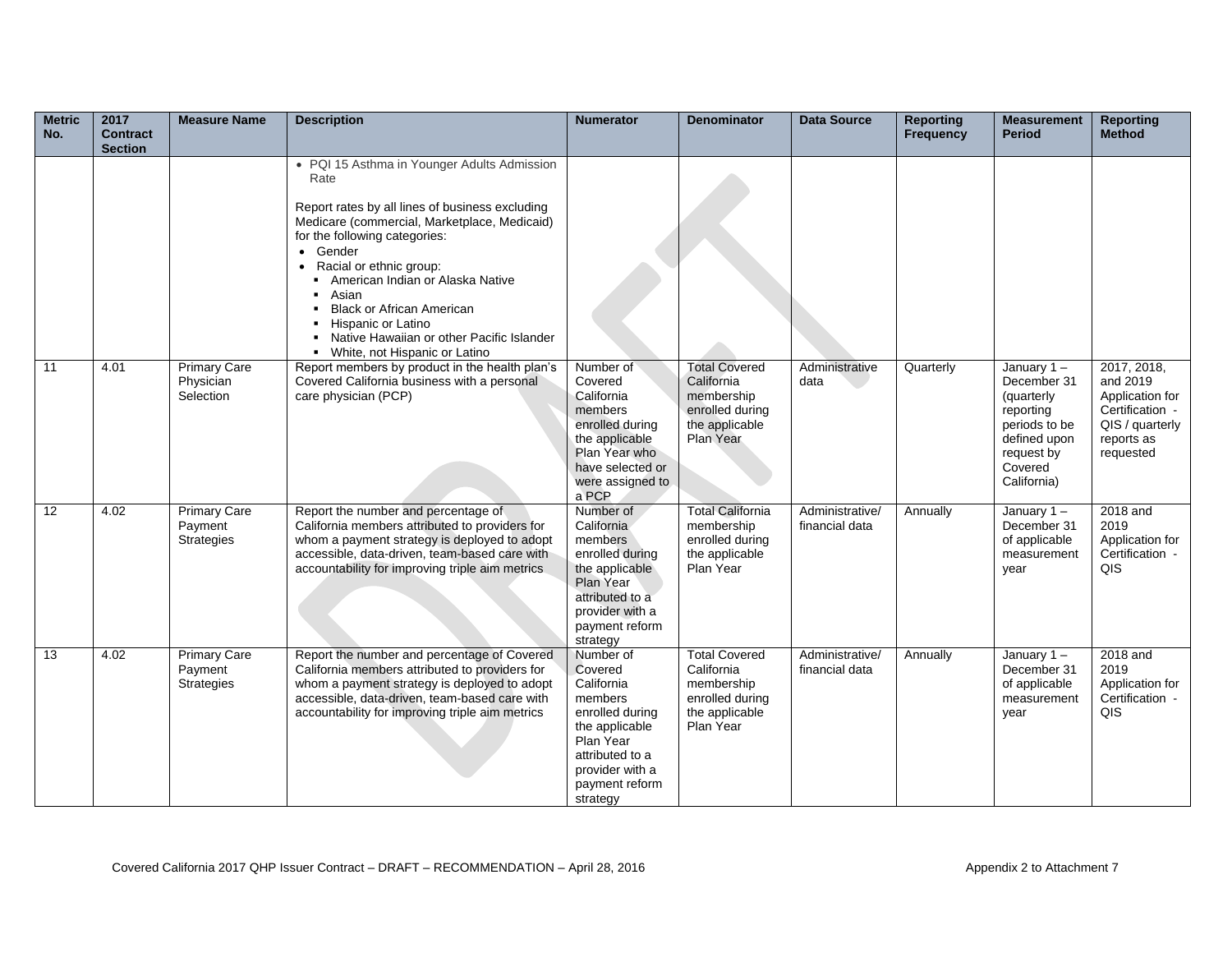| <b>Metric</b><br>No. | 2017<br><b>Contract</b><br><b>Section</b> | <b>Measure Name</b>                                                    | <b>Description</b>                                                                                                                                                       | <b>Numerator</b>                                                                                                           | <b>Denominator</b>                                                                                 | <b>Data Source</b>                                                                        | <b>Reporting</b><br><b>Frequency</b> | <b>Measurement</b><br><b>Period</b>                               | <b>Reporting</b><br><b>Method</b>                                                    |
|----------------------|-------------------------------------------|------------------------------------------------------------------------|--------------------------------------------------------------------------------------------------------------------------------------------------------------------------|----------------------------------------------------------------------------------------------------------------------------|----------------------------------------------------------------------------------------------------|-------------------------------------------------------------------------------------------|--------------------------------------|-------------------------------------------------------------------|--------------------------------------------------------------------------------------|
| 14                   | 4.03                                      | Membership<br>Attributed to IHMs                                       | Report the number and percentage of<br>California members in each product who are<br>managed under an IHM                                                                | Number of<br>California<br>members<br>enrolled during<br>the applicable<br>Plan Year<br>managed under<br>an IHM            | Total California<br>membership<br>enrolled during<br>the applicable<br>Plan Year                   | Administrative/<br>financial data                                                         | Annually                             | January 1-<br>December 31<br>of applicable<br>measurement<br>year | 2017, 2018,<br>and 2019<br>Application for<br>Certification -<br>QIS                 |
| 15                   | 4.03                                      | Membership<br>Attributed to IHMs                                       | Report the number and percentage of Covered<br>California members in each product who are<br>managed under an IHM                                                        | Number of<br>Covered<br>California<br>members<br>enrolled during<br>the applicable<br>Plan Year<br>managed under<br>an IHM | <b>Total Covered</b><br>California<br>membership<br>enrolled during<br>the applicable<br>Plan Year | Administrative/<br>financial data                                                         | Annually                             | January 1-<br>December 31<br>of applicable<br>measurement<br>year | 2017, 2018,<br>and 2019<br>Application for<br>Certification -<br>QIS                 |
| 16                   | 5.03                                      | Hospitals<br>reporting to<br><b>CMQCC</b>                              | Report hospital participation in CMQCC                                                                                                                                   | Number of<br>network<br>hospitals<br>reporting to<br><b>CMQCC</b>                                                          | Total number of<br>hospitals<br>providing<br>maternity<br>services in<br>network                   | <b>Network</b><br>data/CMQCC<br>participant list                                          | Annually                             | January 1-<br>December 31<br>of applicable<br>measurement<br>year | 2017, 2018,<br>and 2019<br>Application for<br>Certification -<br>QIS                 |
| 17                   | 5.03                                      | Hospitals meeting<br>CalSIM goal for<br>C-sections                     | Report hospital network performance for<br>meeting CalSIM NTSV C-Section goal                                                                                            | Number of<br>hospitals<br>meeting CalSIM<br>goal of NTSV C-<br>Section rate at or<br>below 23.9<br>percent                 | Total number of<br>hospitals<br>providing<br>maternity<br>services in<br>network                   | Network<br>data/clinical<br>data submitted<br>to CMQCC                                    | Annually                             | January 1-<br>December 31<br>of applicable<br>measurement<br>year | 2017, 2018,<br>and 2019<br>Application for<br>Certification -<br>QIS                 |
| 18                   | 5.03                                      | NTSV C-Section<br>rate for each<br>network hospital                    | For the plan's network of hospitals providing<br>maternity services, report each hospital name,<br>location, product network (HMO, PPO, EPO),<br>and NTSV C-Section rate | Total number of<br>NTSV C-Section<br>deliveries                                                                            | Total number of<br>NTSV deliveries                                                                 | <b>Network</b><br>data/clinical<br>data submitted<br>to CMQCC                             | Annually                             | January 1-<br>December 31<br>of applicable<br>measurement<br>vear | 2017, 2018,<br>and 2019<br>Application for<br>Certification -<br>QIS                 |
| 19                   | 5.01                                      | Payment<br>strategies for<br>maternity<br>services                     | Report number of hospitals paid under each<br>type of payment strategy for maternity services<br>and the denominator (total number of network<br>hospitals)              | Number of<br>hospitals paid<br>under payment<br>strategy or each<br>payment<br>strategy                                    | Total number of<br>network<br>hospitals<br>providing<br>maternity<br>services                      | <b>Network</b><br>data/financial<br>data                                                  | Annually                             | January 1-<br>December 31<br>of applicable<br>measurement<br>year | 2017, 2018,<br>and 2019<br>Application for<br>Certification -<br>QIS                 |
| 20                   | 5.02                                      | <b>Opioid Adverse</b><br>Events (Patients<br>Treated with<br>Naloxone) | Report rate for each network hospital:<br>Opioid-related ADE caused by medical error<br>and/or adverse drug reactions                                                    | Number of<br>inpatients<br>treated with an<br>opioid who<br>received<br>naloxone                                           | Number of<br>inpatients who<br>received an<br>opioid (top 5-10<br>prescribed)                      | Clinical data<br>(medical record<br>review, incident<br>reporting<br>systems,<br>pharmacy | Annually                             | January 1-<br>December 31<br>of applicable<br>measurement<br>vear | Reporting in<br>2017 pending<br>data source -<br>2018 and<br>2019<br>Application for |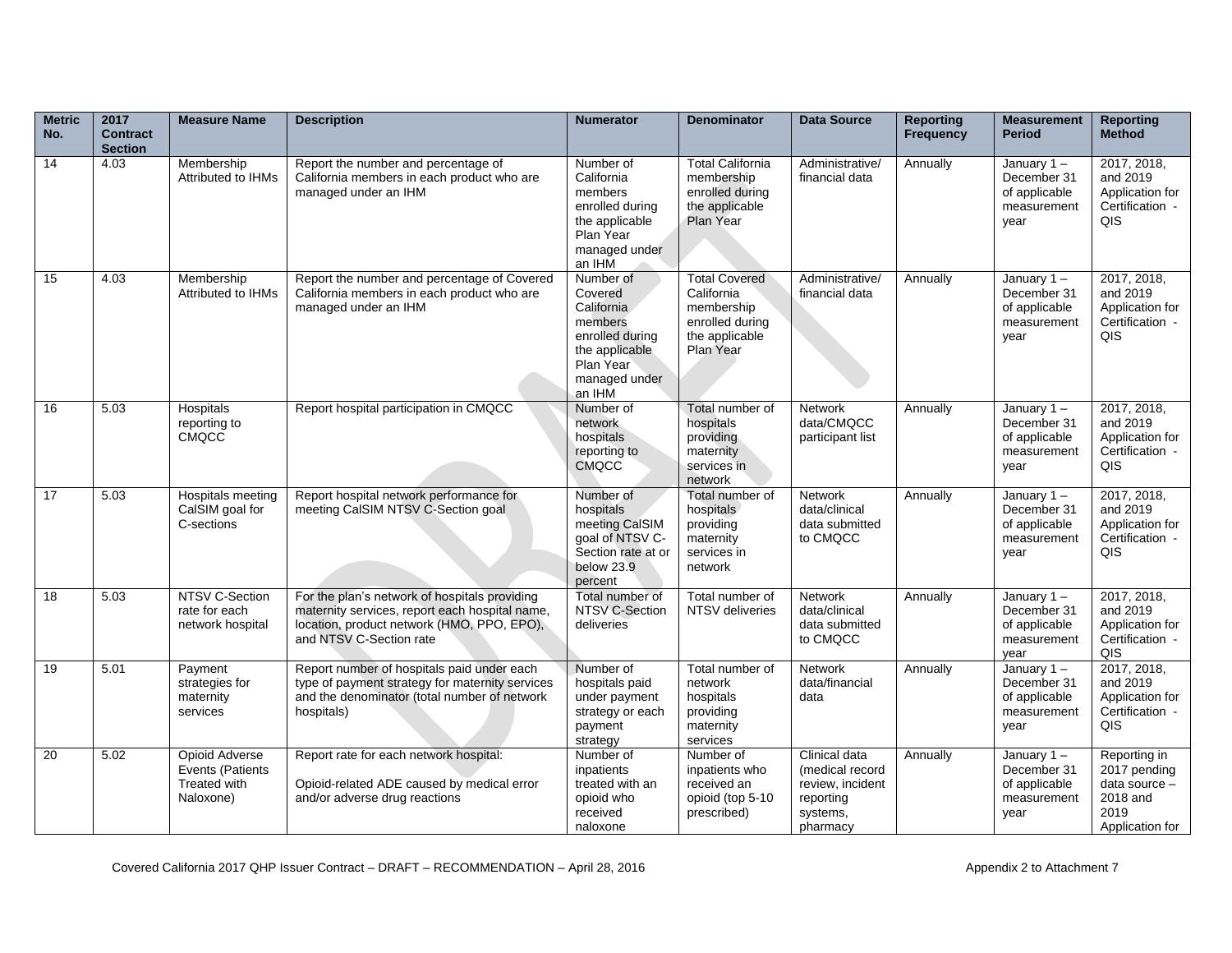| <b>Metric</b><br>No. | 2017<br><b>Contract</b><br><b>Section</b> | <b>Measure Name</b>                                                            | <b>Description</b>                                                                                                                                                                                                                                                                                | <b>Numerator</b>                                                                                   | <b>Denominator</b>                                                                                                             | <b>Data Source</b>                                                              | <b>Reporting</b><br>Frequency | <b>Measurement</b><br><b>Period</b>                                                                                                                                                                                                               | <b>Reporting</b><br><b>Method</b>                                    |
|----------------------|-------------------------------------------|--------------------------------------------------------------------------------|---------------------------------------------------------------------------------------------------------------------------------------------------------------------------------------------------------------------------------------------------------------------------------------------------|----------------------------------------------------------------------------------------------------|--------------------------------------------------------------------------------------------------------------------------------|---------------------------------------------------------------------------------|-------------------------------|---------------------------------------------------------------------------------------------------------------------------------------------------------------------------------------------------------------------------------------------------|----------------------------------------------------------------------|
|                      |                                           |                                                                                | Rate Calculation: (Numerator / Denominator) x<br>100<br>Target-setting approach: six months historical<br>data for baseline; 25th percentile figure from<br>PfP Campaign (e.g., based on AHA/HRET<br>Hospital Engagement Network data)                                                            |                                                                                                    |                                                                                                                                | reporting<br>system)<br>reported to<br>CMS; HQI<br>proposed                     |                               |                                                                                                                                                                                                                                                   | Certification -<br>QIS                                               |
| 2221                 | 5.02                                      | CAUTI SIR for all<br>hospitals<br>excluding small-<br>denominator<br>hospitals | Report SIR for each network hospital excluding<br>small-denominator hospitals::<br>CAUTI Standardized Infection Ration (SIR) -<br>All Tracked Units - Relative performance<br>Rate Calculation: Numerator / Denominator<br>Target-Setting Approach: Twelve months<br>historical data for baseline | Number of<br>observed<br>inpatient<br>healthcare-<br>associated<br>CAUTIs for all<br>tracked units | Number of<br>predicted<br>inpatient<br>healthcare-<br>associated<br>CAUTIs for all<br>tracked units<br>(determined by<br>NHSN) | <b>CMS Hospital</b><br>Quality<br>Compare                                       | Annually                      | January $1 -$<br>December 31<br>of applicable<br>measurement<br>year. For<br>hospitals with<br>predicted<br>infections of<br>less than 0.2.<br>report the<br>combined, 2-<br>year SIR for<br>the<br>measurement<br>year and the<br>previous year. | 2017, 2018,<br>and 2019<br>Application for<br>Certification -<br>QIS |
| 22                   | 5.02                                      | <b>Urinary Catheter</b><br><b>Utilization Ratio</b>                            | Report rate for each network hospital:<br>Urinary Catheter Utilization Ratio - All Tracked<br><b>Units</b><br>Rate Calculation: (Numerator / Denominator) x<br>100<br>Lower ratios are generally associated with<br>better performance and may also impact the<br>CAUTI rate                      | Number of<br>inpatient<br>indwelling<br>urinary catheter<br>days for all<br>tracked units          | Number of<br>inpatient bed<br>days for all<br>tracked units                                                                    | NHSN or<br>Partnership for<br>Patients data<br>reported to<br><b>CMS</b>        | Annually                      | January $1 -$<br>December 31<br>of applicable<br>measurement<br>year                                                                                                                                                                              | 2017, 2018,<br>and 2019<br>Application for<br>Certification -<br>QIS |
| 23                   | 5.02                                      | <b>CLABSI SIR</b>                                                              | Report SIR for each network hospital:<br>CLABSI SIR - All Tracked Units<br>Rate Calculation: Numerator / Denominator<br>Target-Setting Approach: Twelve months<br>historical data for baseline (various possible<br>data sources: NHSN, 2013 CHART, 2014<br>CDPH)                                 | Number of<br>observed<br>inpatient<br>CLABSIs for all<br>tracked units                             | Number of<br>expected<br>inpatient<br>CLABSIs for all<br>tracked units<br>(determined by<br>NHSN)                              | NHSN, CDPH,<br>or Partnership<br>for Patients<br>data reported to<br><b>CMS</b> | Annually                      | January $1 -$<br>December 31<br>of applicable<br>measurement<br>year. For<br>hospitals with<br>predicted<br>infections of<br>less than 0.2.<br>report the<br>combined, 2-<br>year SIR for<br>the                                                  | 2017, 2018,<br>and 2019<br>Application for<br>Certification -<br>QIS |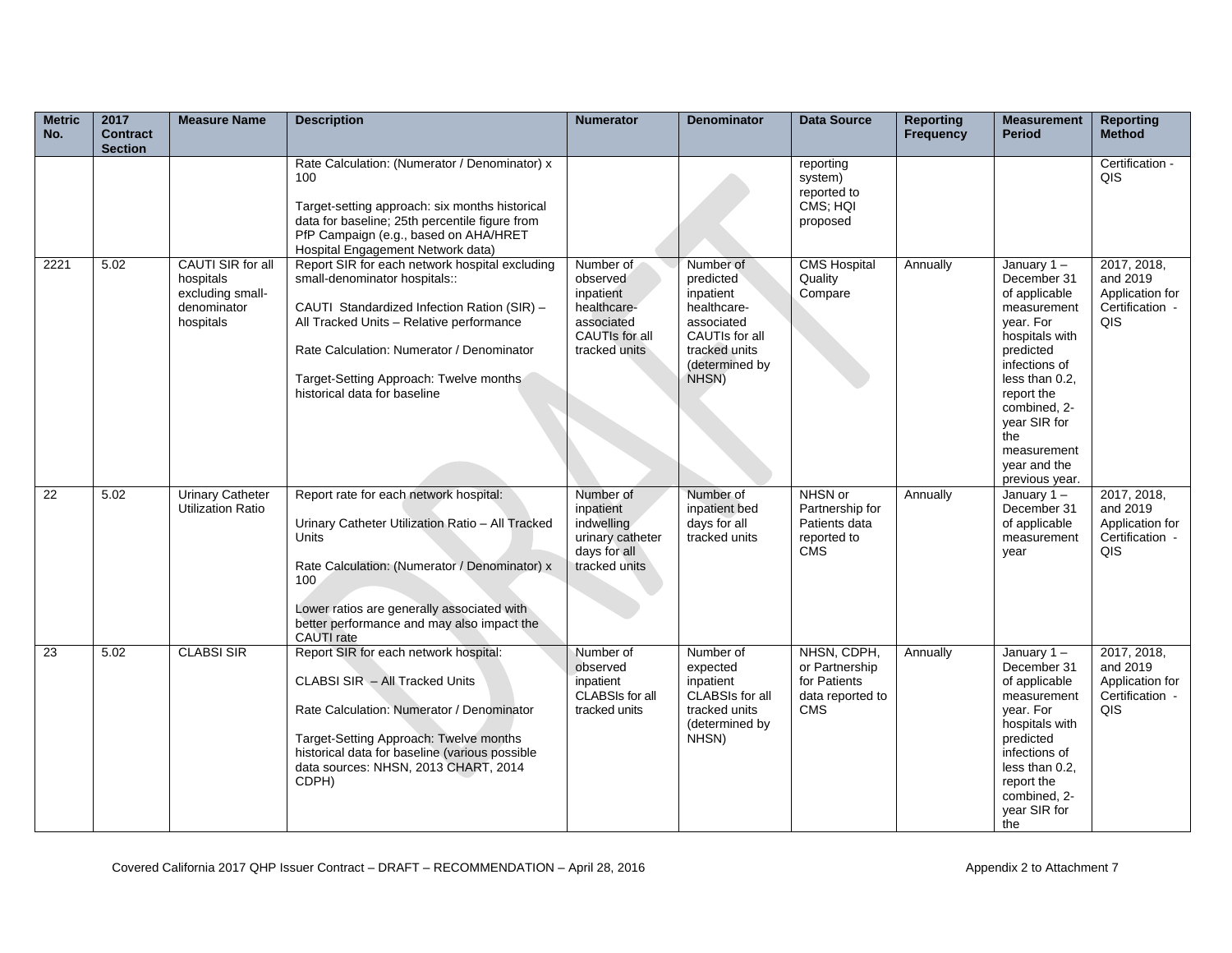| <b>Metric</b><br>No. | 2017<br><b>Contract</b><br><b>Section</b> | <b>Measure Name</b>                             | <b>Description</b>                                                                                                                                                                                                                                                        | <b>Numerator</b>                                                                                                  | <b>Denominator</b>                                                                                   | <b>Data Source</b>                                                              | <b>Reporting</b><br>Frequency | <b>Measurement</b><br><b>Period</b>                                                                                                                                                                                                               | <b>Reporting</b><br><b>Method</b>                                    |
|----------------------|-------------------------------------------|-------------------------------------------------|---------------------------------------------------------------------------------------------------------------------------------------------------------------------------------------------------------------------------------------------------------------------------|-------------------------------------------------------------------------------------------------------------------|------------------------------------------------------------------------------------------------------|---------------------------------------------------------------------------------|-------------------------------|---------------------------------------------------------------------------------------------------------------------------------------------------------------------------------------------------------------------------------------------------|----------------------------------------------------------------------|
|                      |                                           |                                                 |                                                                                                                                                                                                                                                                           |                                                                                                                   |                                                                                                      |                                                                                 |                               | measurement<br>year and the<br>previous year.                                                                                                                                                                                                     |                                                                      |
| 24                   | 5.02                                      | <b>Central Line</b><br><b>Utilization Ratio</b> | Report rate for each network hospital:<br>Central Line Utilization Ratio - All Tracked<br>Units<br>Rate Calculation: (Numerator / Denominator) x<br>100<br>Lower ratios are generally associated with<br>better performance and may also impact the<br><b>CLABSI</b> rate | Number of<br>inpatient central<br>line days for all<br>tracked units                                              | Number of<br>inpatient bed<br>days for all<br>tracked units                                          | NHSN, CDPH,<br>or Partnership<br>for Patients<br>data reported to<br><b>CMS</b> | Annually                      | January $1 -$<br>December 31<br>of applicable<br>measurement<br>year                                                                                                                                                                              | 2017, 2018,<br>and 2019<br>Application for<br>Certification -<br>QIS |
| 25                   | 5.02                                      | C. Diff SIR                                     | Report SIR for each network hospital:<br>Lab-Identified C. Diff SIR<br>Rate Calculation: Numerator / Denominator<br>Target Setting Approach: Twelve months<br>historical data for baseline (various possible<br>data sources: NHSN, 2013 CHART, 2014<br>CDPH)             | Number of<br>observed<br>inpatient<br>hospital-onset C.<br>diff lab identified<br>events for all<br>tracked units | Number of<br>expected<br>inpatient<br>hospital-onset<br>cases of C. diff<br>for all tracked<br>units | NHSN, CDPH,<br>or Partnership<br>for Patients<br>data reported to<br><b>CMS</b> | Annually                      | January $1 -$<br>December 31<br>of applicable<br>measurement<br>vear. For<br>hospitals with<br>predicted<br>infections of<br>less than 0.2.<br>report the<br>combined, 2-<br>year SIR for<br>the<br>measurement<br>year and the<br>previous year. | 2017, 2018,<br>and 2019<br>Application for<br>Certification -<br>QIS |
| 26                   | 5.02                                      | SSI-Colon SIR                                   | Report SIR for each network hospital::<br>Colon Surgery SSI SIR<br>Rate Calculation: Numerator / Denominator<br>Target-Setting Approach: Twelve months<br>historical data for baseline (various possible<br>data sources: NHSN, 2013 CHART, 2014<br>CDPH)                 | Number of<br>observed SSIs<br>for colon<br>surgeries (based<br>on NHSN<br>definition)                             | Number of<br>predicted SSIs<br>for colon<br>surgeries<br>(determined by<br>NHSN definition)          | NHSN, CDPH,<br>or Partnership<br>for Patients<br>data reported to<br><b>CMS</b> | Annually                      | January $1 -$<br>December 31<br>of applicable<br>measurement<br>vear. For<br>hospitals with<br>predicted<br>infections of<br>less than 0.2.<br>report the<br>combined, 2-<br>year SIR for<br>the<br>measurement<br>year and the<br>previous year. | 2017, 2018,<br>and 2019<br>Application for<br>Certification -<br>QIS |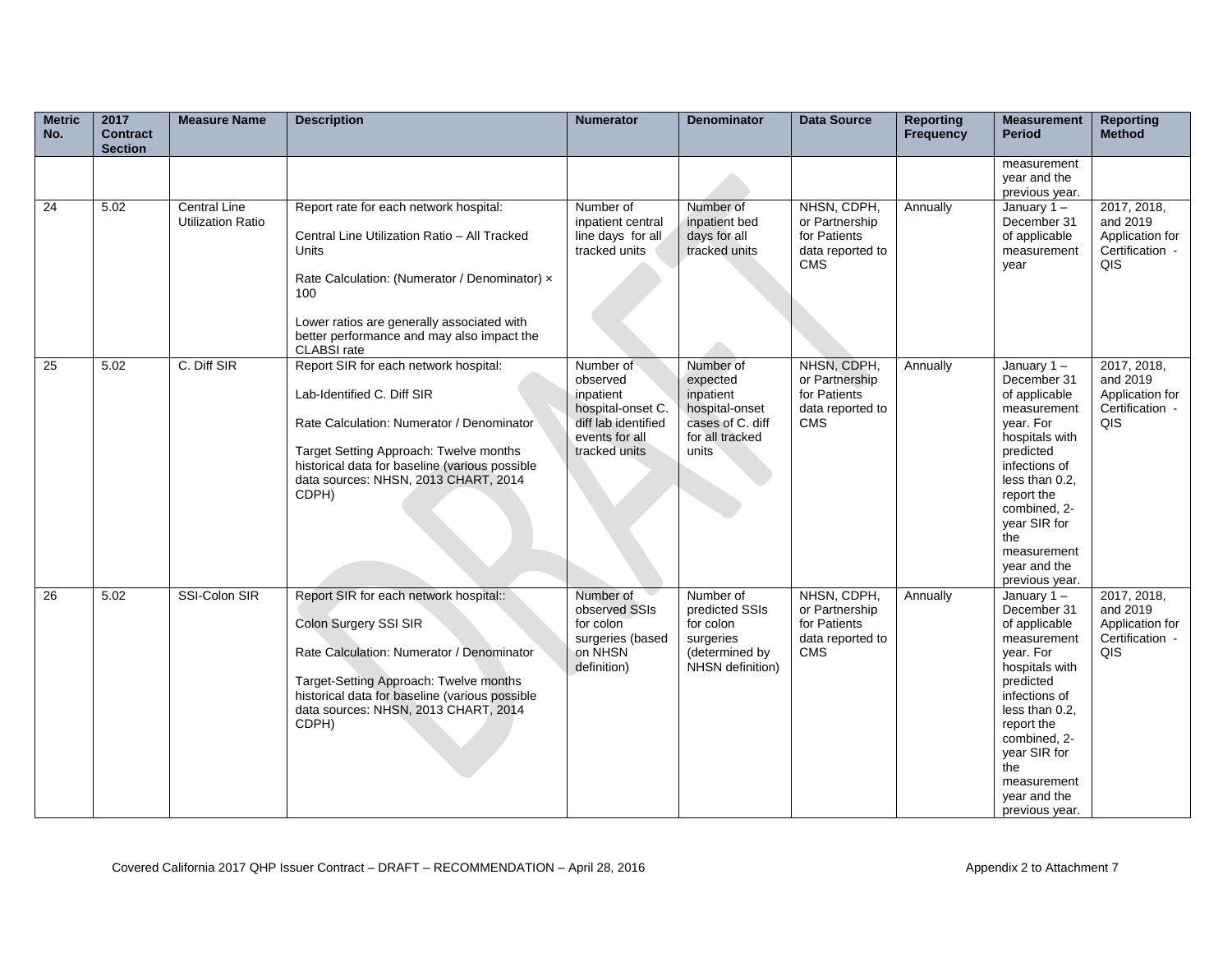| <b>Metric</b><br>No. | 2017<br><b>Contract</b><br><b>Section</b> | <b>Measure Name</b>                                                                                       | <b>Description</b>                                                                                                                                                                                                                                     | <b>Numerator</b>                                                                                                            | <b>Denominator</b>                                                                | <b>Data Source</b>                                                              | <b>Reporting</b><br><b>Frequency</b> | <b>Measurement</b><br><b>Period</b>                                                                                                                                                                                                               | <b>Reporting</b><br><b>Method</b>                                                                     |
|----------------------|-------------------------------------------|-----------------------------------------------------------------------------------------------------------|--------------------------------------------------------------------------------------------------------------------------------------------------------------------------------------------------------------------------------------------------------|-----------------------------------------------------------------------------------------------------------------------------|-----------------------------------------------------------------------------------|---------------------------------------------------------------------------------|--------------------------------------|---------------------------------------------------------------------------------------------------------------------------------------------------------------------------------------------------------------------------------------------------|-------------------------------------------------------------------------------------------------------|
| $\overline{27}$      | 5.02                                      | <b>MRSA BSI SIR</b>                                                                                       | Report SIR for each network hospital:<br><b>MRSA BSI SIR</b><br>Rate Calculation: Numerator / Denominator<br>Target-Setting Approach: Twelve months<br>historical data for baseline (various possible<br>data sources: NHSN, 2013 CHART, 2014<br>CDPH) | Number of<br>observed MRSA<br><b>BSI</b> cases                                                                              | Number of<br>predicted MRSA<br><b>BSI</b> cases                                   | NHSN, CDPH,<br>or Partnership<br>for Patients<br>data reported to<br><b>CMS</b> | Annually                             | January $1 -$<br>December 31<br>of applicable<br>measurement<br>vear. For<br>hospitals with<br>predicted<br>infections of<br>less than 0.2,<br>report the<br>combined, 2-<br>year SIR for<br>the<br>measurement<br>year and the<br>previous year. | 2017, 2018,<br>and 2019<br>Application for<br>Certification -<br>QIS                                  |
| 28                   | 5.01                                      | Hospital<br>Reimbursement<br>at Risk for Quality<br>Performance                                           | Report the percentage of hospital performance<br>at risk for quality performance (metrics may<br>include but are not limited to HACs,<br>readmissions, patient satisfaction, etc.)                                                                     | Hospital<br>payment dollars<br>tied to quality<br>performance                                                               | <b>Total hospital</b><br>payment dollars                                          | Financial data                                                                  | Annually                             | January $1 -$<br>December 31<br>of applicable<br>measurement<br>year                                                                                                                                                                              | 2017, 2018,<br>and 2019<br>Application for<br>Certification -<br>QIS                                  |
| 29                   | 5.01                                      | Hospitals with<br>Reimbursement<br>at Risk for Quality<br>Performance                                     | Report the number and percentage of hospitals<br>with reimbursement at risk for quality<br>performance (metrics may include but are not<br>limited to HACs, readmission, patient<br>satisfaction, etc.)                                                | <b>Hospitals with</b><br>payment tied to<br>quality<br>performance                                                          | Total number of<br>network<br>hospitals                                           | <b>Network</b><br>data/financial<br>data                                        | Annually                             | January $1 -$<br>December 31<br>of applicable<br>measurement<br>year                                                                                                                                                                              | 2017, 2018,<br>and 2019<br>Application for<br>Certification -<br>QIS                                  |
| 30                   | 6.01                                      | <b>Members Using</b><br><b>Wellness Benefit</b>                                                           | Report the number and percentage of members<br>who have a preventive care visit (\$0 member<br>cost share)                                                                                                                                             | <b>Members</b><br>incurring at least<br>one preventive<br>care visit/service                                                | Total<br>membership<br>across all lines of<br>membership<br>excluding<br>Medicare | Claim/<br>encounter data                                                        | Annually                             | January $1 -$<br>December 31<br>of applicable<br>measurement<br>year                                                                                                                                                                              | 2017, 2018,<br>and 2019<br>Application for<br>Certification                                           |
| $\overline{31}$      | 6.01                                      | <b>Members</b><br>identified as<br>obese who are<br>participating in a<br>weight<br>management<br>program | Report the number of obese members who are<br>participating in weight management programs                                                                                                                                                              | Number of<br>California<br>members<br>identified as<br>obese who are<br>participating in<br>weight<br>management<br>program | California<br>members<br>identified as<br>obese                                   | Claims/<br>encounter data                                                       | Annually                             | January $1 -$<br>December 31<br>of applicable<br>measurement<br>year                                                                                                                                                                              | 2017, 2018,<br>and 2019<br>Application for<br>Certification -<br>Covered<br>California<br>eValue8 RFI |
| 32                   | 6.01                                      | <b>Members</b><br>identified as<br>tobacco<br>dependent who<br>are participating<br>in a smoking          | Report the number of tobacco-dependent<br>members who are participating in smoking<br>cessation programs                                                                                                                                               | California<br>members<br>identified as<br>tobacco<br>dependent<br>participating in                                          | California<br>members<br>identified as<br>tobacco<br>dependent                    | Claims/<br>encounter data                                                       | Annually                             | January $1 -$<br>December 31<br>of applicable<br>measurement<br>year                                                                                                                                                                              | 2017, 2018,<br>and 2019<br>Application for<br>Certification -<br>Covered                              |